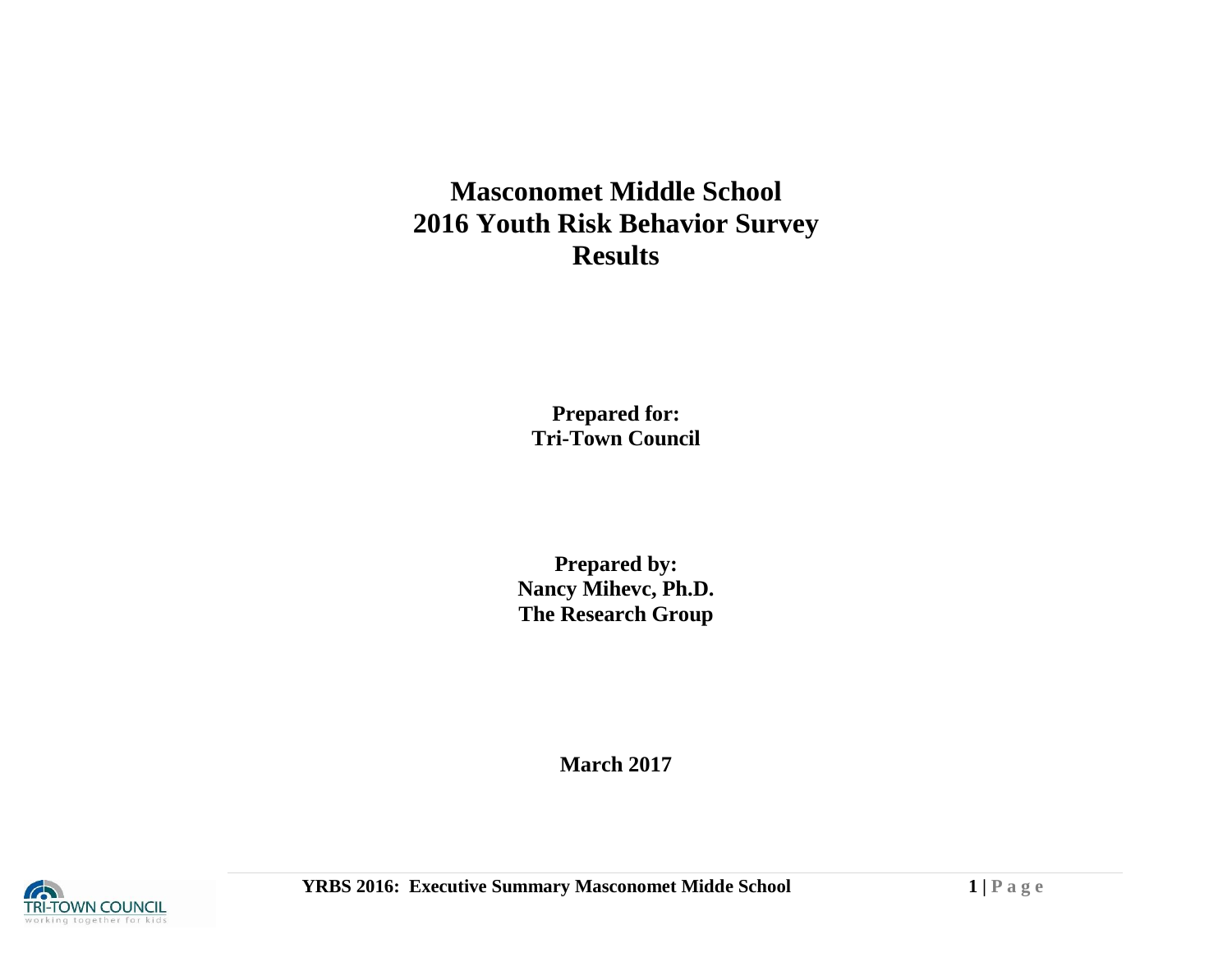# **Table of Contents**

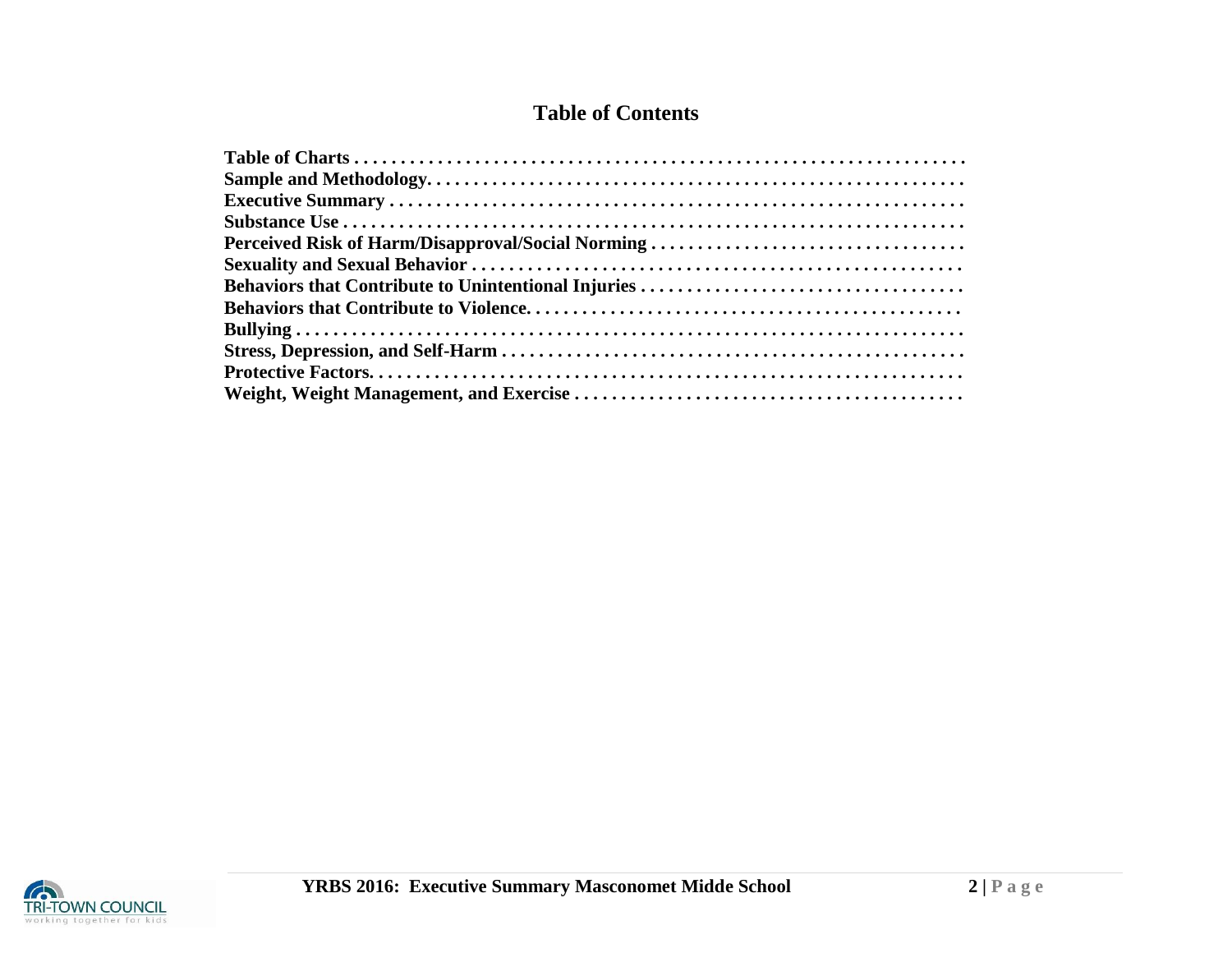# **Table of Charts**

| Chart 1: MASCO Middle School Lifetime Substance Use 2016 Compared to MASCO 2012,   |
|------------------------------------------------------------------------------------|
| Chart 2: MASCO Middle School Current (Past 30 days) Substance Use 2016 Compared to |
| Chart 3 Substance Use, Risk of Harm, and Peer and Parental Disapproval             |
|                                                                                    |

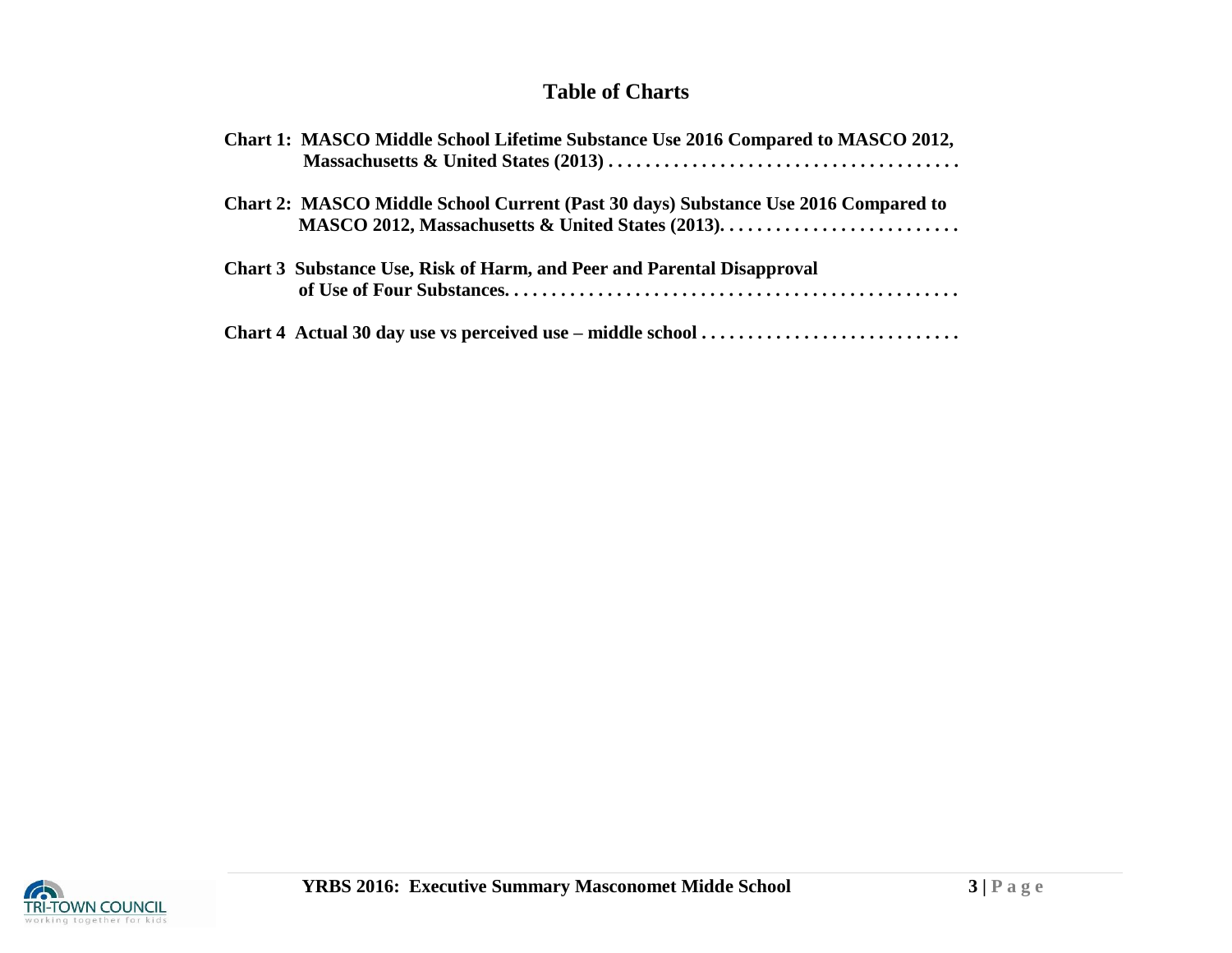# **Sample and Methodology**

#### **Survey**

The 2016 Masconomet Youth Survey was based on MA YRBS by the CDC; MOST OF US Teen Norms Survey; National Social Norms Resource Center – Assessment of Norms, Behaviors, and Attitudes; Survey of Student Norms – Hobart and William Smith Colleges – Alcohol Education Project. Questions in the survey measured student demographics, substance use, protective factors, depression, personal safety, and sexual health. Social norms questions were added to assess perceptions among Masconomet Middle School youth on areas of substance use. Survey questions were reviewed and developed using the lens of Search Institute's 40 Developmental Assets Model.

#### **Sample**

The survey was administered on November 21, 2016. The final number and demographic profile of youth surveyed are discussed below.

## **Data cleaning and validity**

Several steps were taken to ensure that the gathered data accurately reflects the behaviors of Masconomet Middle School youth, a process known as "data cleaning." The completeness and logical consistency criteria used by the CDC were applied to the surveys. If a student answered fewer than 20 questions, his/her survey was dropped (completeness). If a student's responses were "inconsistent" (e.g. they indicated they were 15 years old but said they had their first drink at age 17, or they responded in one question that they never have been sexually active and in a following question that they have had 3 sexual partners) responses to both questions (except for age) were set to missing.

Following the data cleaning procedure, the final number of completed surveys for the Masconomet Middle School Youth Risk Behavior Survey in 2016 is 556 youth. Youth might have chosen not to answer certain questions so that the total number of responses to questions varies.

## **Comparison Data**

Since the survey administered at Masconomet Middle School was based on an existing instrument, comparison data for many question items is publicly available. Comparisons are useful for providing context to survey results and can aid in identifying both strengths and priority areas.

Where available, comparison data is provided in this report. National comparison numbers are from the 2015 Youth Risk Behavior Survey data set issued by the Centers for Disease Control. State comparison numbers used are from the 2015 Massachusetts Youth Risk Behavior Survey data set reported by The Massachusetts Department of Elementary and Secondary Education and Public Health. This is the most current comparison data available.

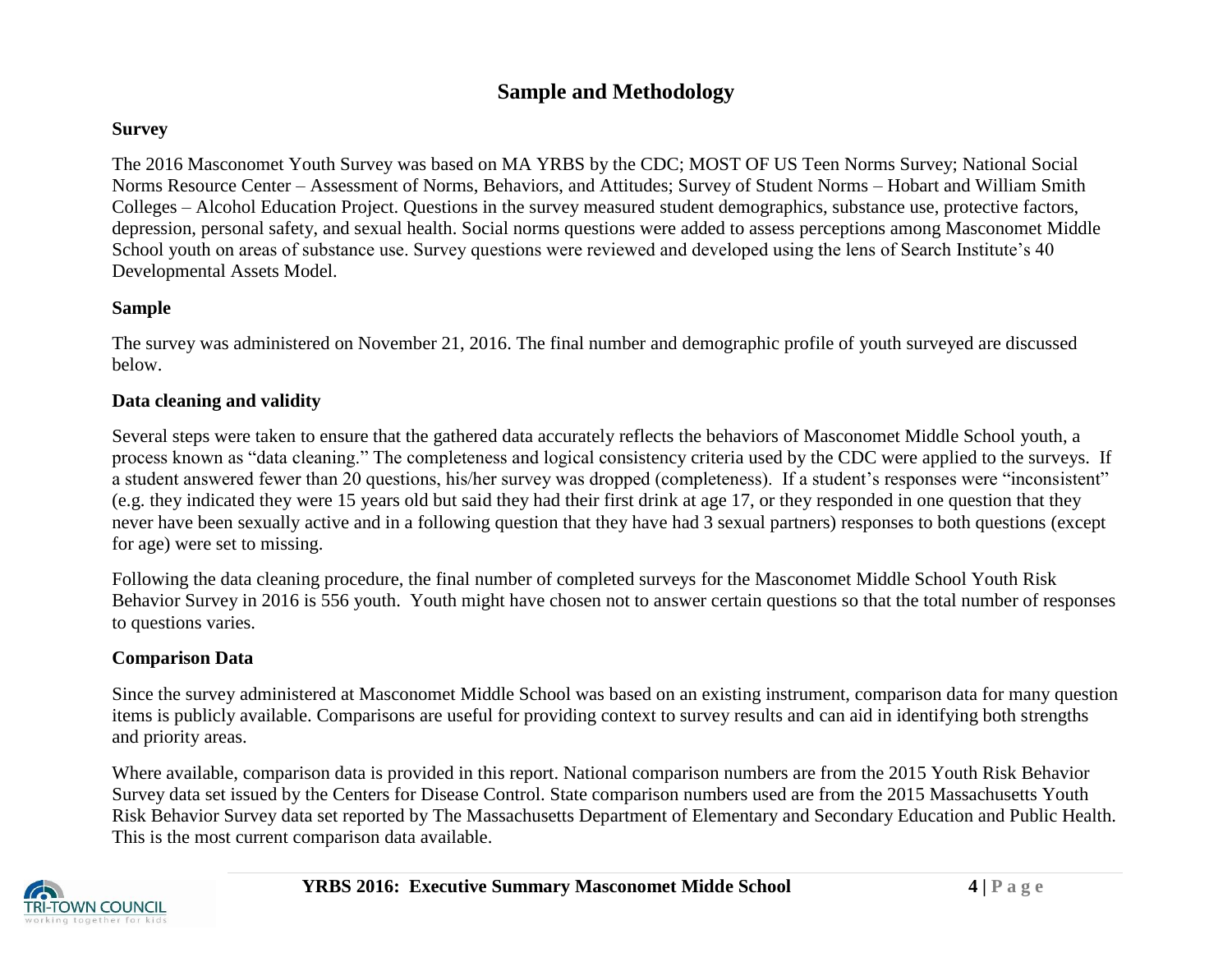# **Sample**

Masconomet Middle School Survey Population

| Total number of youth enrolled                                    | 648   |
|-------------------------------------------------------------------|-------|
| Number of youth absent on day of survey                           | 24    |
| Number opt-outs                                                   | 60    |
| Surveys removed or unaccounted for (e.g. youth did not complete)  | -8    |
| Final sample included in analysis for this report                 | 556   |
| Representation rate (% of youth included in analysis out of total | 98.6% |
| available to take the survey)                                     |       |

# **Demographic Profile**

|                            | Number           | Percentage |
|----------------------------|------------------|------------|
| <b>Total Valid Surveys</b> | 556              | 100%       |
| <b>Sex</b>                 |                  |            |
| Female                     | 283              | 50.9%      |
| Male                       | 267              | 48.0%      |
| Missing total              | 6                | 1.1%       |
| Grade                      |                  |            |
| 7th grade                  | 272              | 48.9%      |
| 8th grade                  | 281              | 50.5%      |
| Missing total              | 3                | .5%        |
| Age                        | Number           | Percentage |
| 11 years old or younger    | $\boldsymbol{0}$ | $.0\%$     |
| 12 years old               | 197              | 35.4%      |
| 13 years old               | 270              | 48.6%      |
| 14 years old               | 85               | 15.3%      |
| 15 years old               | $\overline{2}$   | .4%        |
| Missing total              | $\overline{2}$   | .4%        |

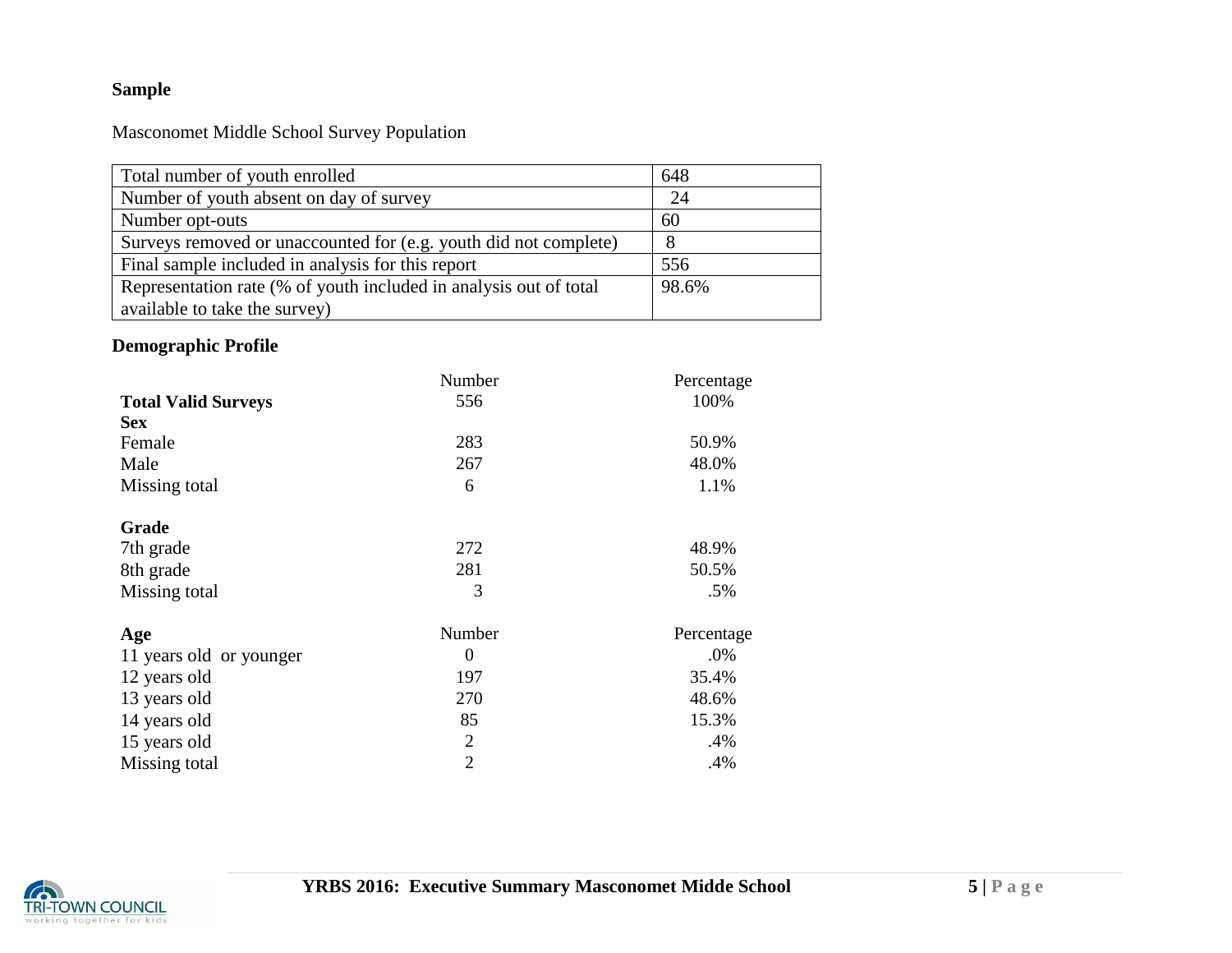|  | <b>Race/Ethnicity</b> (youth were allowed to select more than one response) |  |
|--|-----------------------------------------------------------------------------|--|
|--|-----------------------------------------------------------------------------|--|

| White                            | 448 | 83.4% |
|----------------------------------|-----|-------|
| <b>Black or African American</b> | 9   | .9%   |
| American Indian or Alaska Native | 15  | 2.8%  |
| Southeast Asian American         | 10  | .9%   |
| <b>Hispanic or Latino</b>        | 18  | 3.4%  |
| Asian American                   | 27  | 5.0%  |
| Native Hawaiian or Other Pacific | 3   | .6%   |
| Islander                         |     |       |
| Other                            | 83  | 15.5% |
|                                  |     |       |

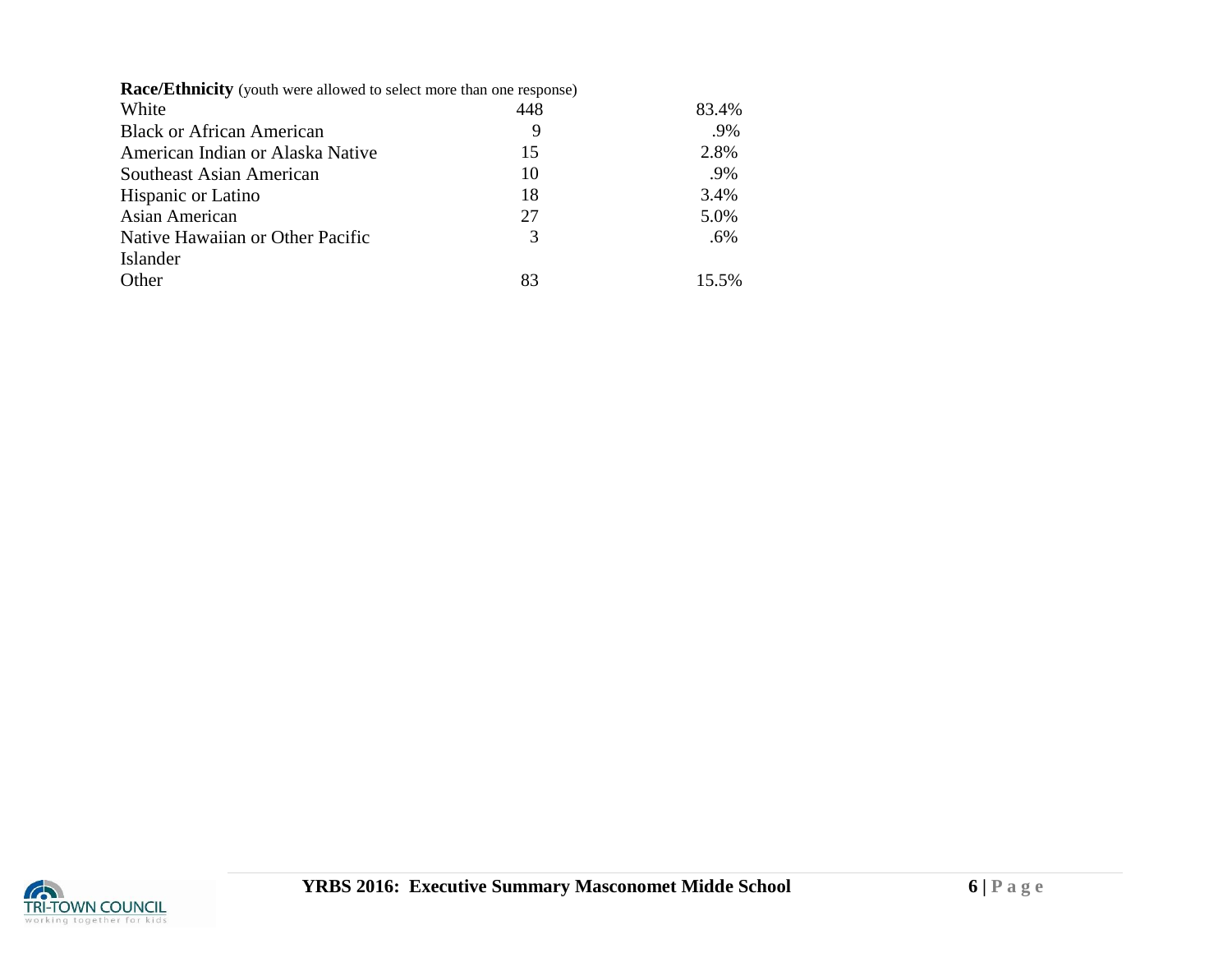# **Executive Summary**

# **Overall**

There were a large number of differences across time (2016 vs 2014) – mostly in a "negative" direction. Understanding the reasons for those changes would be very valuable. We sought to determine if there were differences in demographics across time (e.g. a larger percentage of boys or older youth since these groups tend to be significantly different from girls and younger youth in a "negative direction" on a number of questions).

However changes in gender and age do not confirm that hypothesis since there were slightly higher percentages of girls and younger youth this year compared with 2014. The only demographic difference that is notable is race/ethnicity where the percentage of youth responding "other" tripled between 2014 and 2016. Similarly, percentages of Southeast Asian and Asian youth also increased. However, since we did not look for differences across responses by race/ethnicity we can't conclude that different racial/ethnic groups responded to the questions differently. I recommend that in 2018, analysis by race/ethnicity be included.

A second possible explanation is that the 2014 cohort was an anomaly. Responses of the 2016 cohort actually look fairly close to responses from 2012 and 2010 cohorts, while the 2014 group is different from 2010, 2012, and 2016. If examination of 2016 HS responses from 9<sup>th</sup> and  $10<sup>th</sup>$  graders (who were the 2014 MS cohort) shows that these youth are less likely to engage in risky behaviors, it would support the cohort explanation.

## **Substance Use**

- Relatively small numbers of youth reported either lifetime or current use of the substances examined with lifetime use percentages ranging from 1.6% to 6.4% and current use percentages, from .3% to 5.4%
- Electronic nicotine devices appear to have more appeal to youth than other substances.
- Boys were more likely than girls to use all substances except electronic vapor products and older youth were more likely than younger youth to use tobacco, alcohol, and marijuana. This represents a shift from 2014 when there were few differences across demographic groups.
- The vast majority of youth thought that substance use posed moderate or great risk of harm (over 75% for all substances) and youth thought that both parents and peers would feel substance use was wrong or very wrong (above 85%).
- Perceptions of risk and peer disapproval were significantly lower than in 2014 for marijuana, tobacco, and alcohol.
- $\bullet$  In general, boys, older youth, and  $8<sup>th</sup>$  graders perceived significantly less risk and peer disapproval for substance use than did girls, younger youth, and  $7<sup>th</sup>$  graders.
- Most youth over-estimated their peers use of substances when compared with actual use but the levels have increased significantly since 2014. That is, in 2016 more youth thought their peers were current substance users than in 2014.
- The one exception to the general conclusions above was use of prescription drugs where there were fewer differences

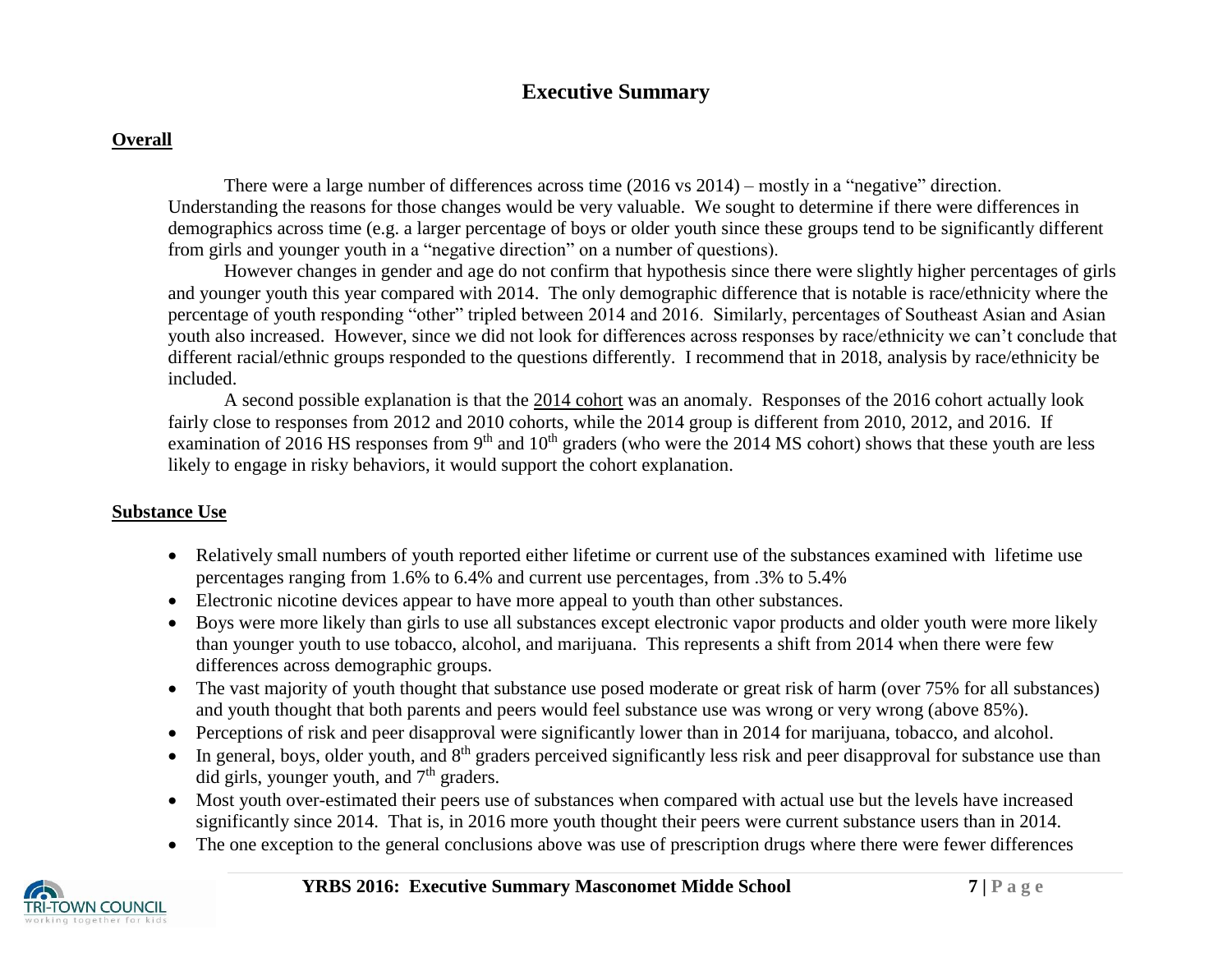across demographic groups and no increase in perceived use compared with 2014.

#### **Sexual Behavior**

• About 1 in 25 youth reported being sexually active – about  $1/2$  with multiple partners. Three quarters of those who are sexually active used a condom the last time they were active.

#### **Behaviors that Contribute to Unintentional Injuries**

Few youth ride with drivers who have been drinking (6.0%) or smoking marijuana (2.0%).

#### **Behaviors that Contribute to Violence**

- About 1 in 5 said they carried a weapon at some point and about 1 in 3 said they have gotten into a fight at some point.
- Boys were more likely than girls to report both behaviors.
- There were no differences across time on these questions.

# **Bullying**

- About 20% of the youth reported having been bullied and about 2% reported having bullied others.
- About 10% reported being cyber-bullied and 3% reported being a cyber-bully.
- Most bullying was verbal rather than physical.
- Fewer youth reported frequent teacher intervention in episodes of bullying than in 2014.

#### **Stress, Depression, and Self-Harm**

- Almost 10% reported stress was a problem always and almost 1 in 4 reported it was a problem often both responses were significantly higher than in 2014.
- Girls were more likely than boys to report stress as a problem always and  $8<sup>th</sup>$  graders were more likely than  $7<sup>th</sup>$  graders to respond often or always.
- School work and self-expectations were the most common sources of stress.
- Most youth used positive stress management techniques although about 1 in 6 said they had no way to manage stress.
- About 1 in 8 reported being clinically depressed at some point a significant increase from 2014.

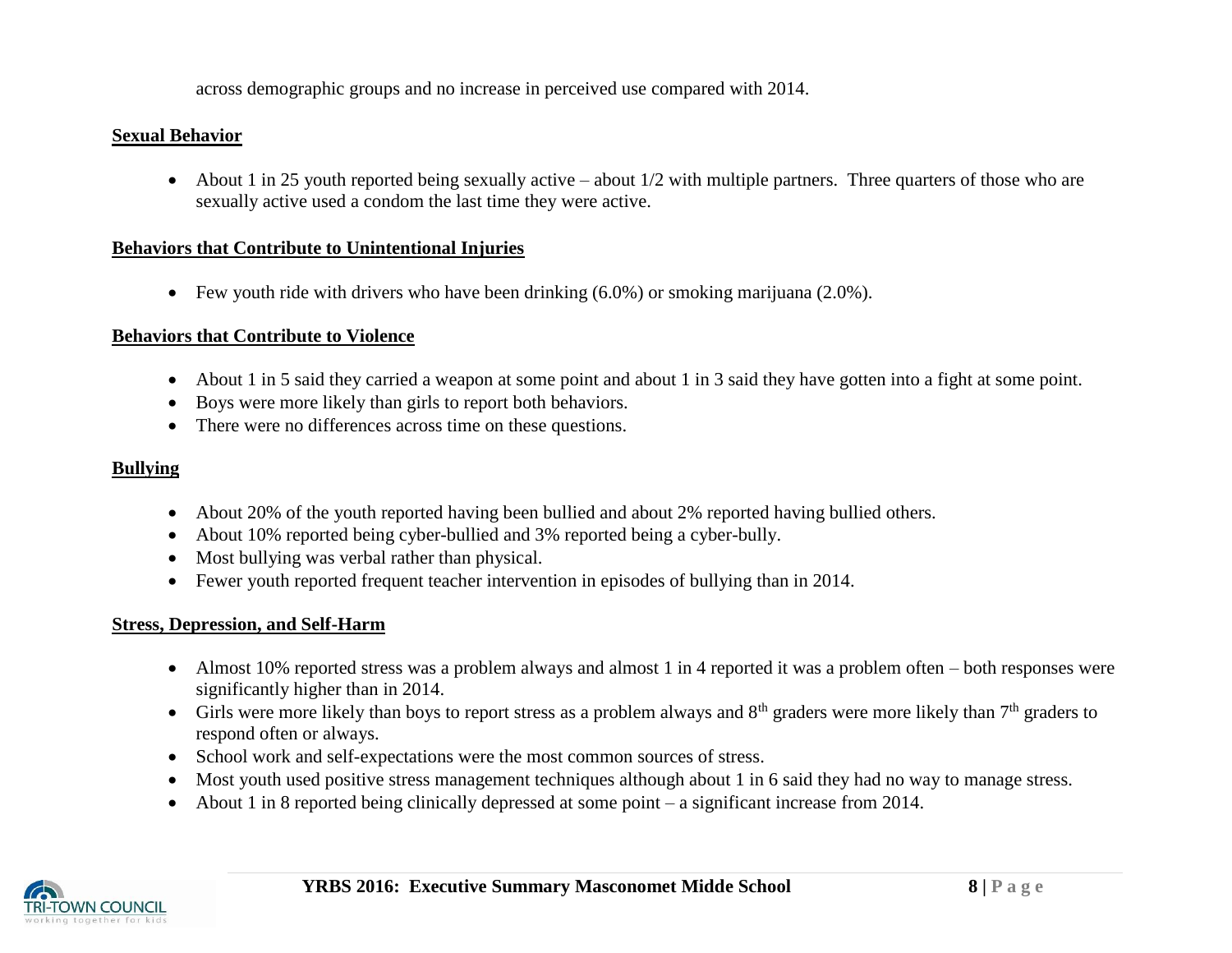#### **Protective Factors**

- Most youth had an adult to confide in and at least  $\frac{1}{2}$  appeared to feel valued based on their responses to several questions.
- Positive responses to questions about peers and adults in the community caring about the student decreased significantly between 2014 and 2016.
- Most youth engaged in sports or extra-curricular activities or community service with reported involvement in after-school activity significantly higher than in 2014.

#### **Weight, Weight Management, Exercise and Nutrition**

- About equal numbers of youth saw themselves as underweight or overweight (around 20%). There was no difference across time.
- Close to 1/3 of the youth reported trying to lose weight and most used exercise or calorie reduction as their weight loss methods.
- Nearly all youth reported being physically active at least 20 minutes at least one day in the past 7.
- Virtually all youth reported using electronic media for things other than school work every day with nearly half reporting use for three or more hours a day.
- Most youth reported eating fruits or vegetables at least 4 times in the past 7 days and about 1/2 reported eating breakfast every day.
- About 10% said they drank a caffeinated beverage at least once a day and the same percentage reporting having an energy drink at least once in the past 30 days.

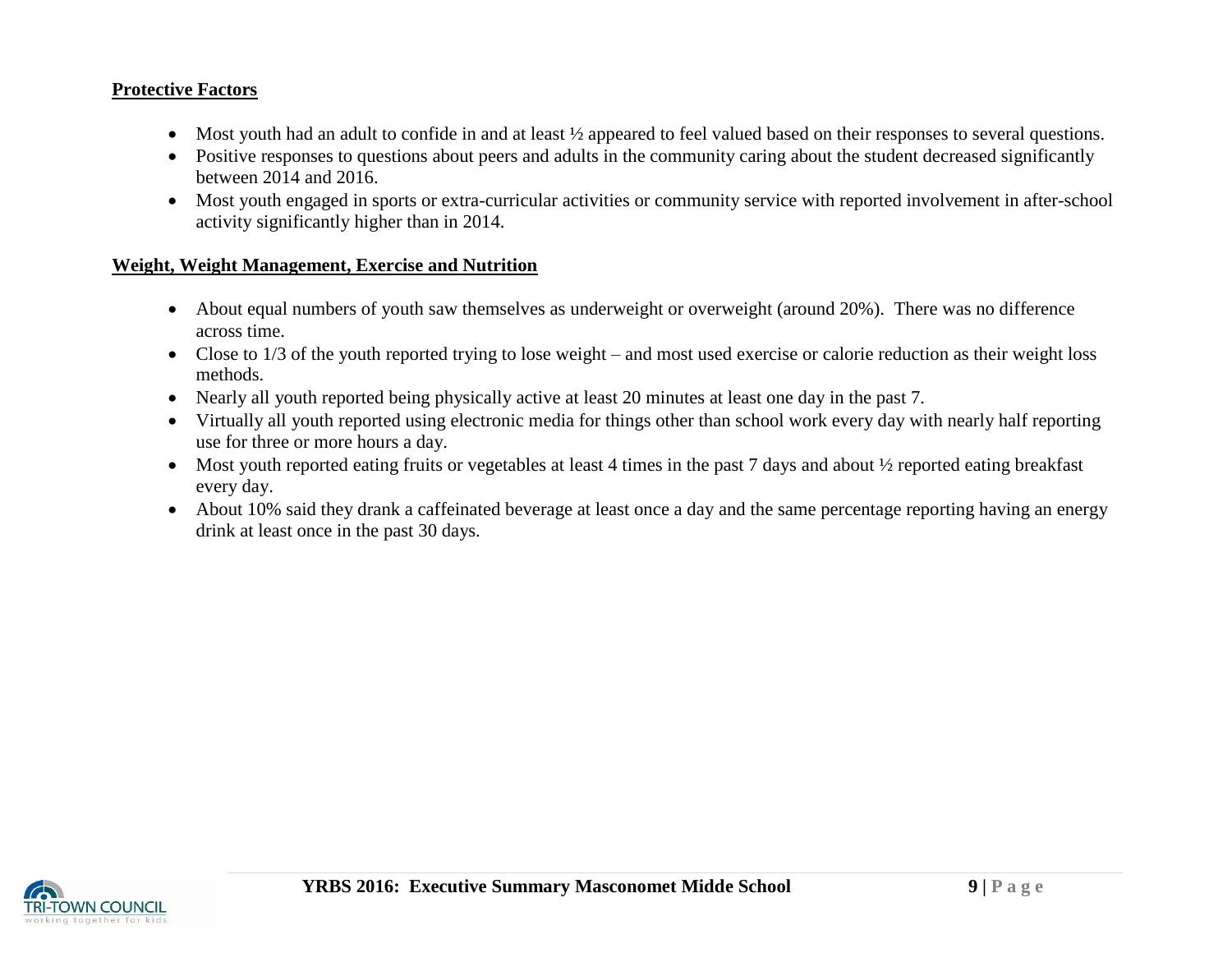# **Substance Use**

#### **Comparison to 2014, 2012 and Massachusetts Data**

Charts 1 and 2 on the following pages demonstrate lifetime and current (past 30 day) use of various substances for MASCO in 2016, 2014 and 2012, and Massachusetts in 2015.

Between 2014 and 2016 there were no significant differences in either lifetime or 30 day use of cigarettes, alcohol, marijuana, prescription drugs, or inhalants.

## **Tobacco/Nicotine**

About 1 in 50 youth reports having ever tried cigarette smoking (2.5%) with 14 year olds more likely than 12 year olds (5.9% vs 1.0%), boys more likely than girls (4.2% vs .7%), and  $8<sup>th</sup>$  graders more likely than  $7<sup>th</sup>$  graders (4.3% vs .7%) to say they had tried smoking. About 1 in 100 reported ever having smoked a whole cigarette (1.3%). Similarly, just 1 in 100 (1.1%) reported that they had smoked in the past 30 days. Close to 1 in 20 reported using electronic smoking devices in the past 30 days (5.4%). Older youth (15 years old) were more likely than younger youth to report that they had used these devices 10 or more days In terms of other tobacco products, about 1 in 50 (2.5%) had tried some other product (mostly commonly, cigars (.9%) or hookahs/water pipes (.7%)). The most common ways to obtain tobacco products was to be given them by someone 18 or older or some other method (33% of those who use tobacco for each response).

## **Alcohol**

Slightly more than 1 in 20 youth reported lifetime use of alcohol with 12.1 years as the age of onset – slightly higher than 2014. About 1 in 50 reported current use of alcohol (2.0%) and about 1/5 of those who drank reported at least one incident of high risk drinking in the past 30 days (.5%). About 1 in 3 reported that alcohol would be fairly or very easy to obtain (32.6%) a significant decline from 2012 (41%). Boys were more like than girls (14.7% vs 8.6%) and  $8<sup>th</sup>$  graders were more likely than  $7<sup>th</sup>$  graders (16.9%) vs 6.7%) to respond "very easy". About 6 in 10 of those who drank reported obtaining alcohol at home – and about 30% each indicated they drank at home or at family events.

#### **Other substances**

In terms of lifetime use, inhalants were the most common other substance with 4.9% reporting have used inhalants at least once, followed by prescription drugs without a prescription (2.4%), marijuana (1.6%), and over the counter medications (1.3%). There were a very limited number of current users of either marijuana (1.3%) or prescription drugs without a prescription (.4%). Age of onset for marijuana was 12.5 yrs.

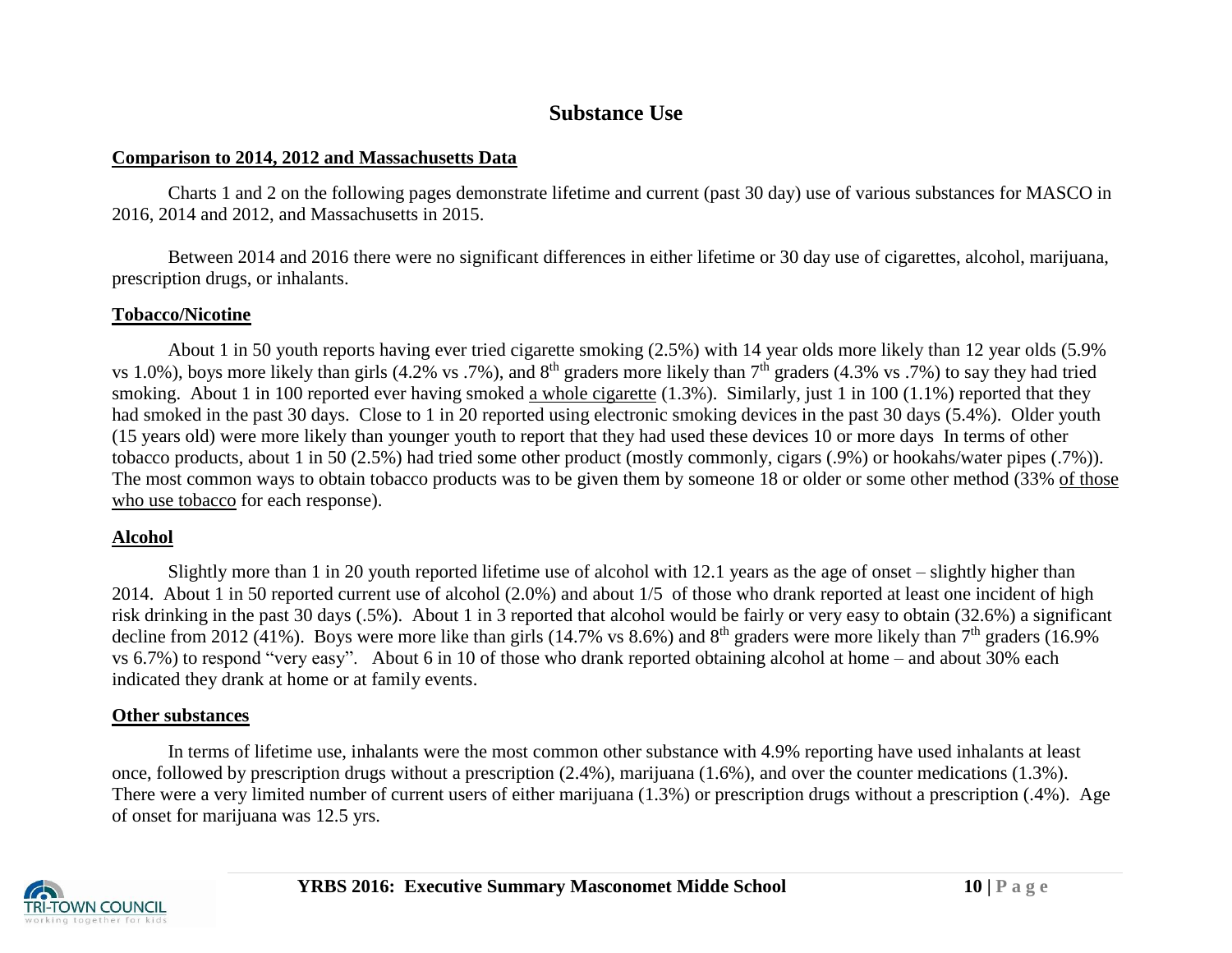

MASCO 2010 data available only for alcohol, cigarettes, and marijuana

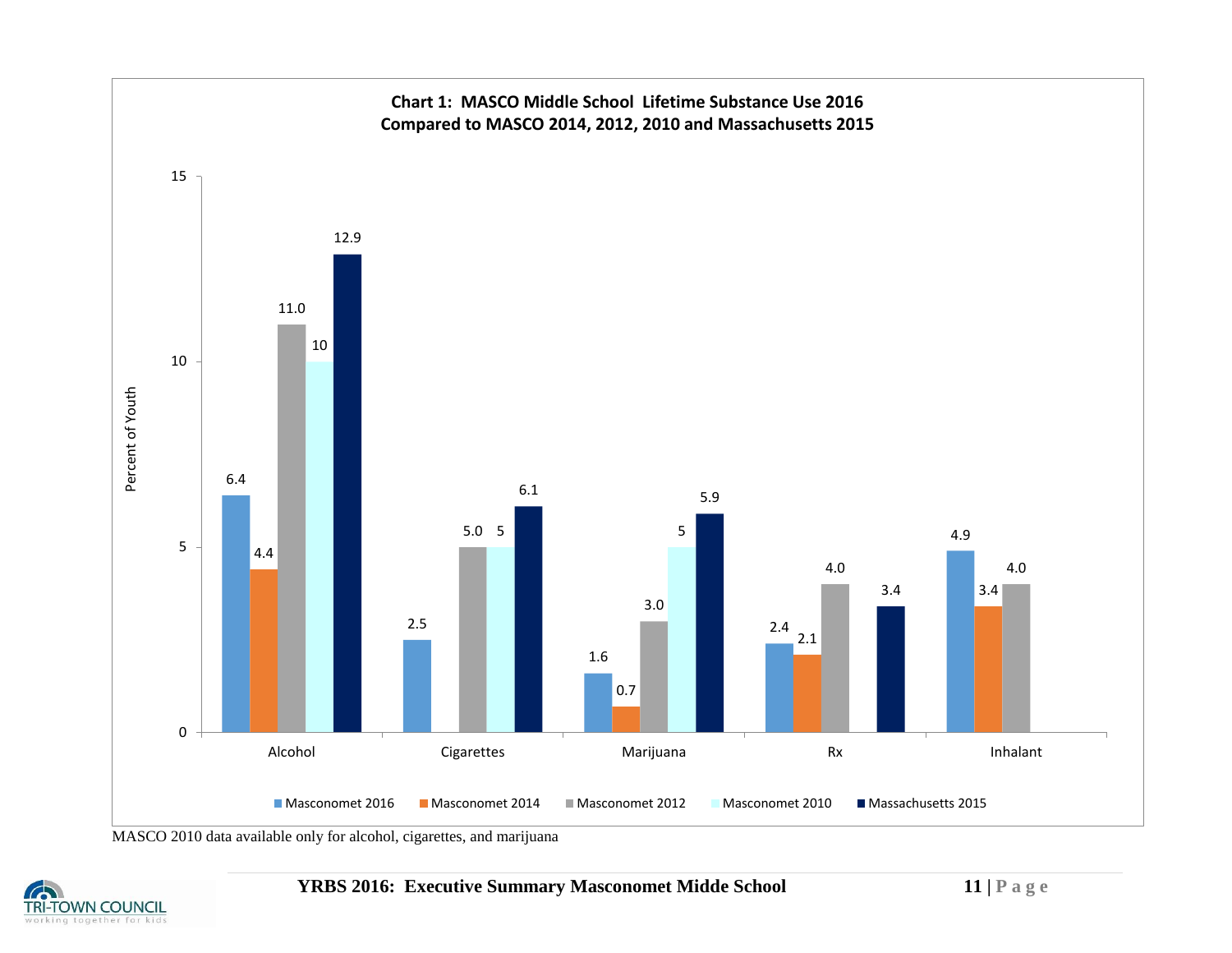

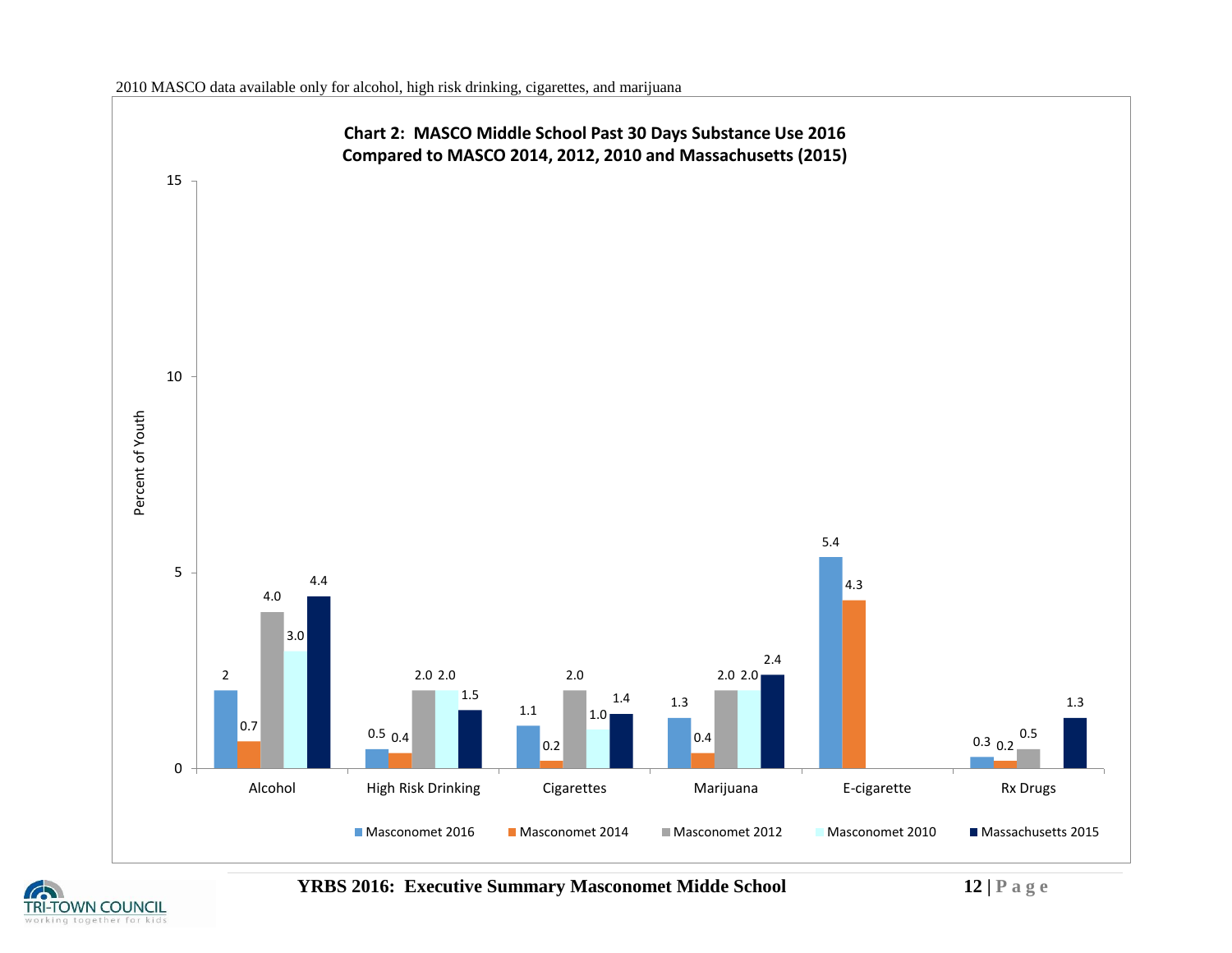#### **Perception of Risk of Harm, Parental and Peer Disapproval**

Chart 3 shows that in 2016 the vast majority of middle school youth perceived that substance use entailed great or moderate risk of harm with all five substances above 75% and cigarettes and misuse of prescription drugs over 90%. Perceptions of great risk for use of marijuana were significantly lower in 2016 than in 2014 (48.0% vs 59.4%) but perceptions of great risk of binge drinking were significantly higher (73.9% vs 63.7%).

Chart 3 reveals that nearly all youth think their parents and peers think use of the substances is wrong or very wrong (with parents over 90% for all substances and friends over 85%). The percent of youth who said they felt their parents would think alcohol use was wrong or very wrong declined significantly from 2014 to 2016 (93.3% to 88.6%) – the second decrease in a row. Similarly, the percent for marijuana declined from 96.3% to 92.1%. For tobacco, alcohol, and marijuana, the percent of "very wrongs" decreased significantly from 2014 to 2016, while the percent of "wrongs" increased significantly. The percent of youth saying their peers think use of alcohol and marijuana was "very wrong" also declined significantly from 2014 to 2016.

In 2016, as in 2014, there were differences across age, grade, and gender in terms of perceived harm and perceived parental and peer disapproval. The general pattern was older youth (14 yrs), 8<sup>th</sup> graders, and boys saw less risk and perceived less disapproval than younger youth (12 yrs),  $7<sup>th</sup>$  graders and girls. Tobacco, alcohol, and marijuana generally had fewer differences across these groups; electronic vapor products showed the most differences and prescription drugs fell between the two groups. Interestingly, perceptions of friends' approval or disapproval of substances had a larger number of differences between groups than did perceived risk or perceived parental disapproval. All substances except prescription drugs showed differences across age, gender, and grade for perceptions of friends' disapproval, while only marijuana showed this pattern for parents' disapproval.

#### **Social Norming**

MASCO middle schoolers substantially over-estimate use of cigarettes, alcohol, marijuana, and prescription drugs – by 29 to 38 points – not enough to be classified as "misperception" – but still substantial. Estimates of use increased significantly from 2014 to 2016 for tobacco, alcohol, and marijuana, but not for prescription drugs. This is part of a pattern of apparent increases in risky behavior from 2014 to 2016. However, it could be that the 2014 cohort was an anomaly since 2016 data is fairly similar to 2012 and 2010.

As in 2014, older youth (14 yrs), and  $8<sup>th</sup>$  graders were consistently more likely than younger youth (12 yrs) and  $7<sup>th</sup>$  graders to over-estimate use. Girls were more likely than boys to over-estimate tobacco use while boys were more likely than girls to overestimate heavy marijuana use (40 times or more in past 30 days). The only substance for which there were no differences was prescription drugs.

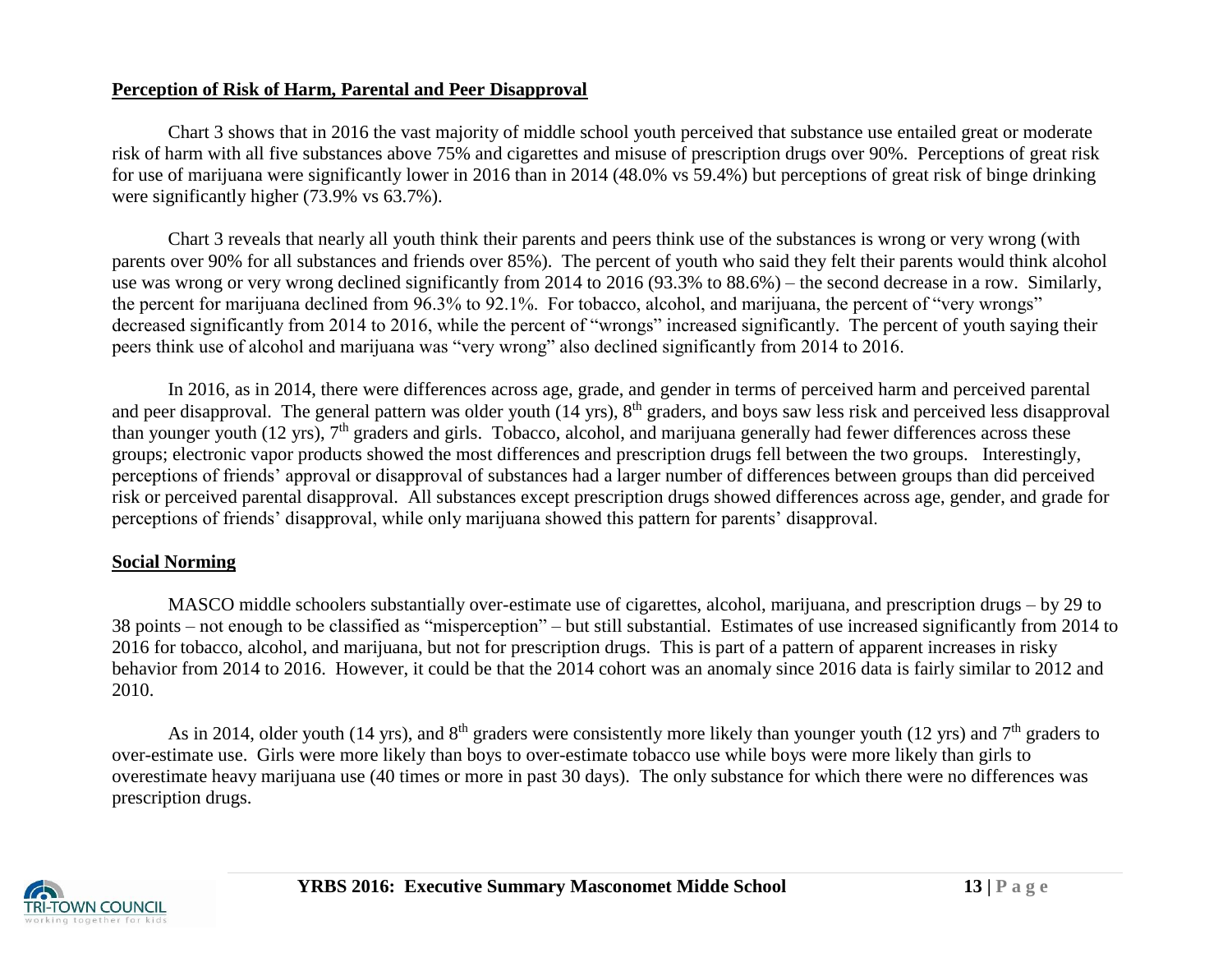

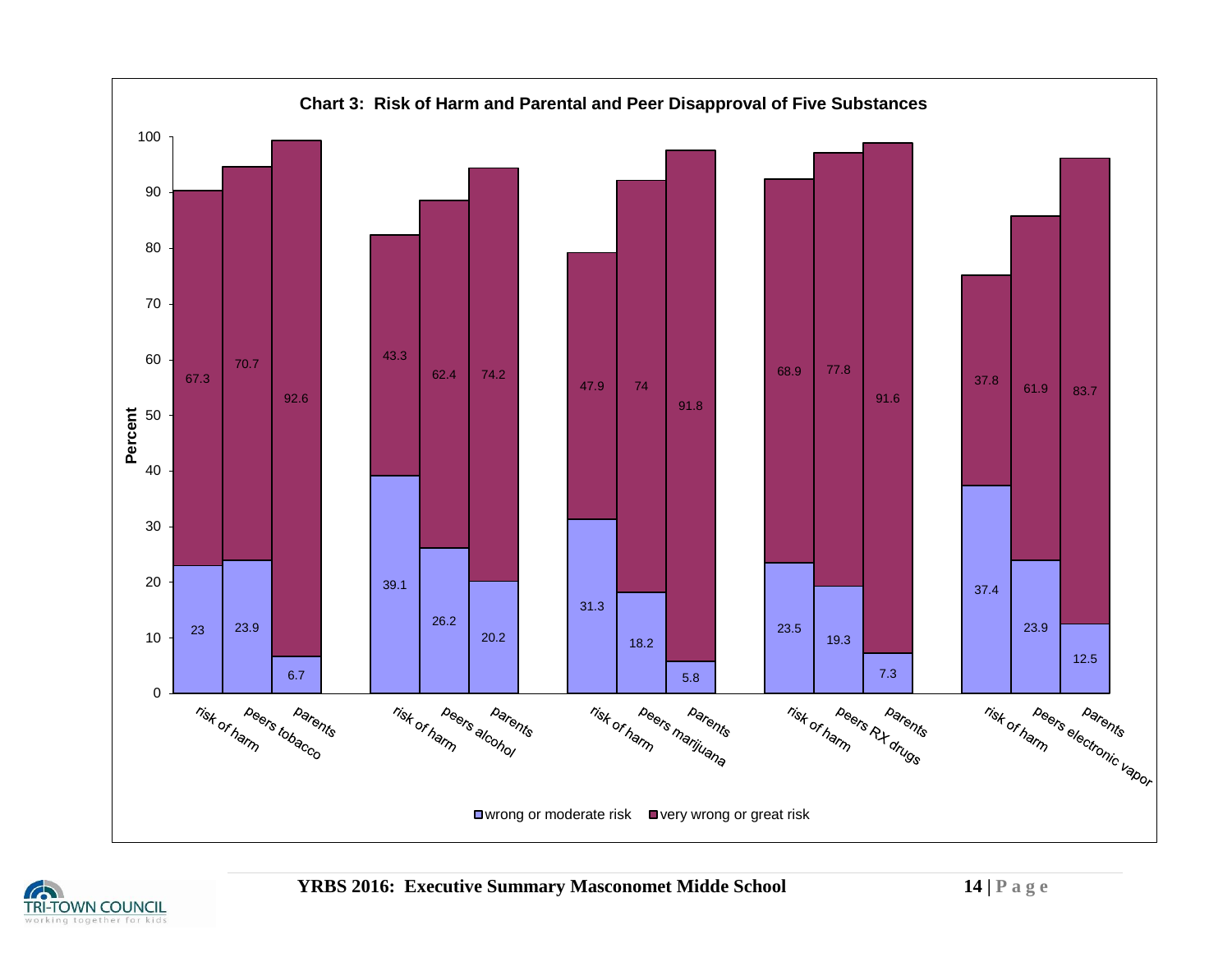

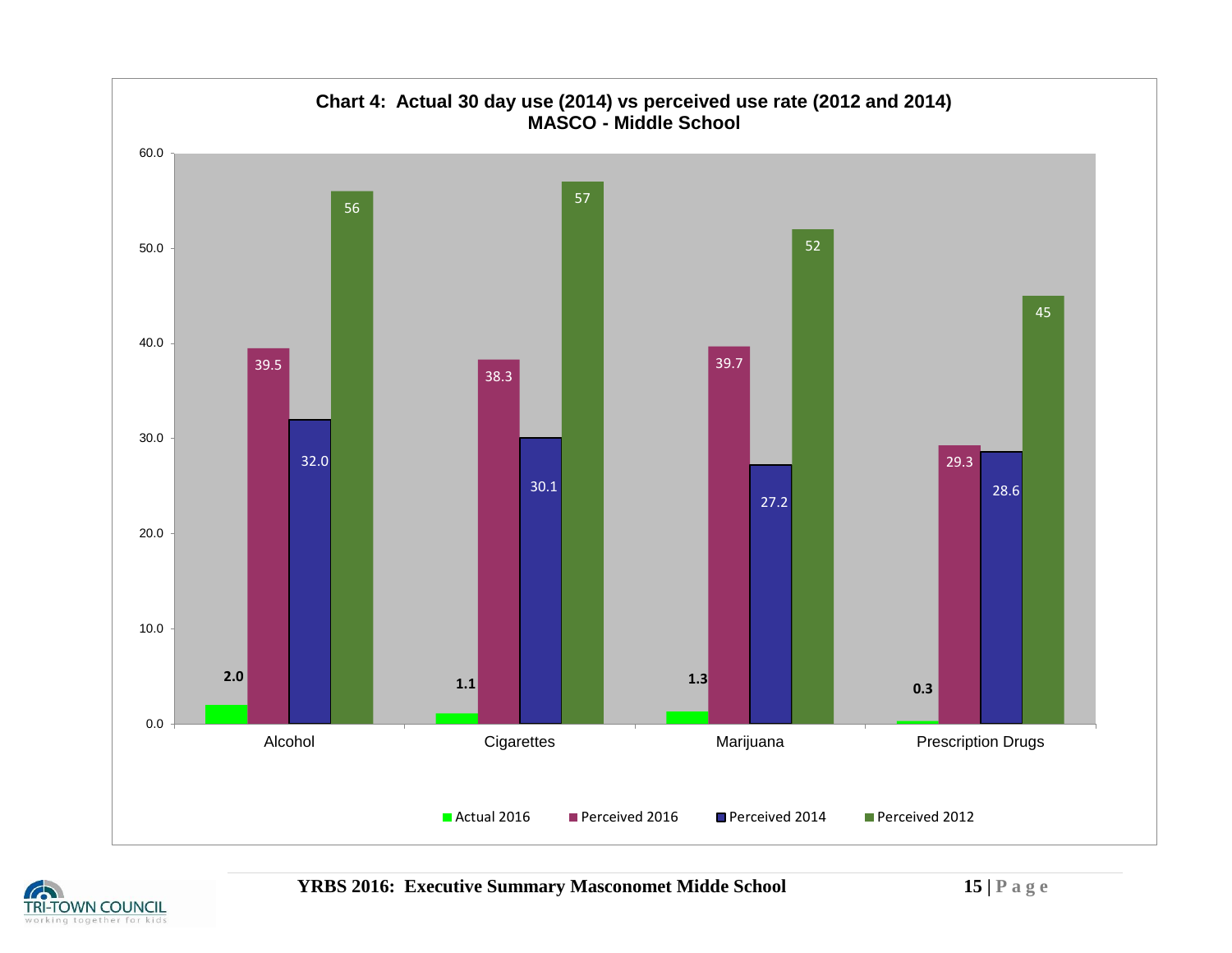# **Sexual Behavior**

About 1 in 25 youth indicated that they had been sexually active at some point in their lives (3.7%) with an age of onset of 12.9 years. More than 8 in 10 of those who responded they have been sexually active said they have had either 1 (33%) or 2 (50%) partners and 75% of those who have been sexually active indicated that they had used a condom the last time.

In 2014 and 2016, the questions in this section dealt with the concept of being "sexually active", whereas in 2012 and in the 2015 Massachusetts survey, the questions specified sexual intercourse – thus results cannot be compared with state data and can only be compared with Tri-Town data for 2014 and 2016.

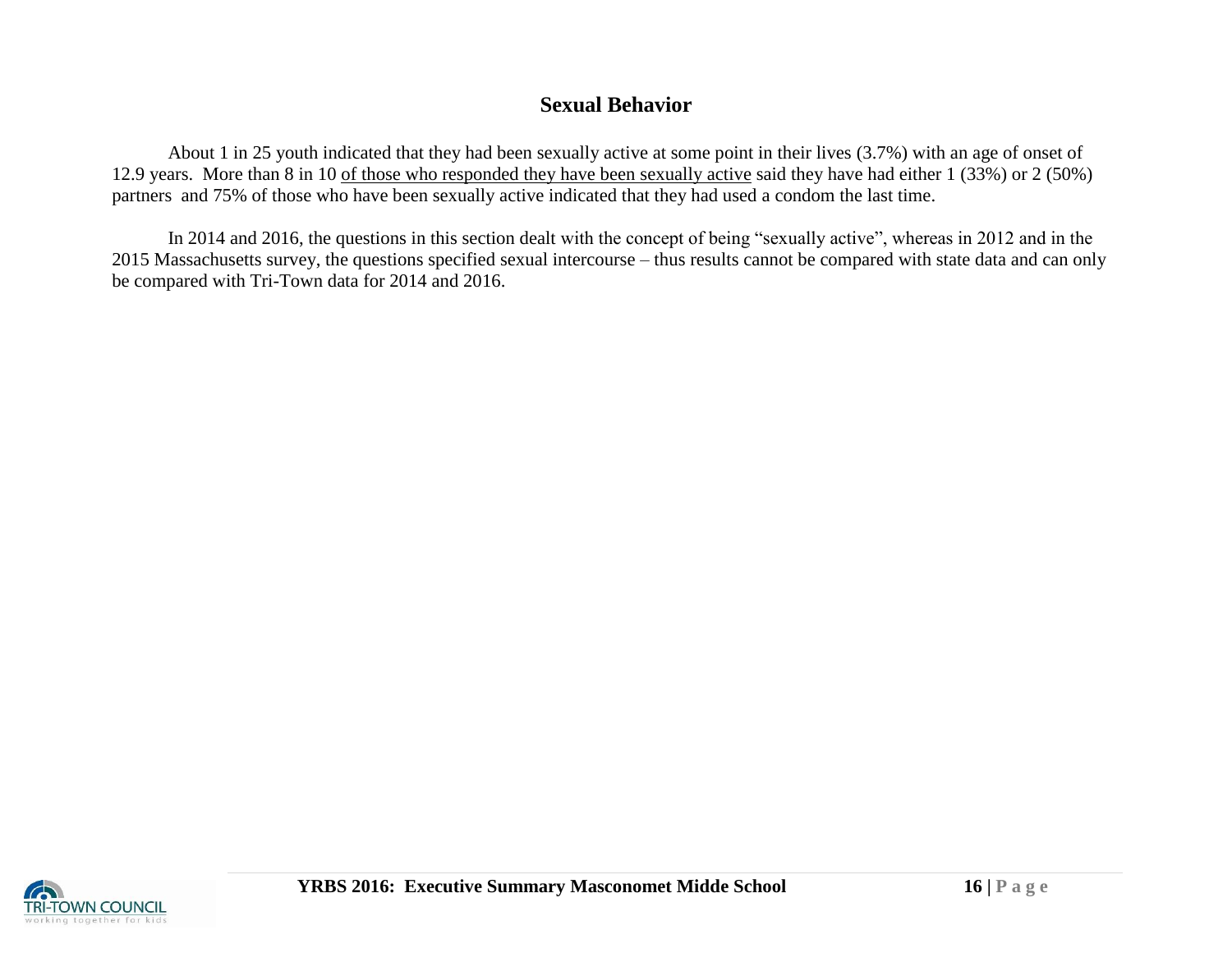# Behaviors That Contribute to Unintentional Injuries

Youth were asked about three areas where their behavior could result in unintentional injuries.

About 2/3 of the youth who rollerblade, bike, etc. choose not to wear a helmet on some occasions but only slightly more than 1 in 6 rarely or never wear that protective gear (16.4%). Eighth graders were more likely than  $7<sup>th</sup>$  graders and boys were more likely than girls to report never wearing a helmet (21.9% vs 9.7% and 22.7% vs 8.9%). There were no significant differences across time.

Relatively small numbers of middle school youth ride in cars driven by those who have used alcohol (6.0%) or marijuana (2.0%) prior to driving. There was no significant difference across time. Fourteen year olds were more like than 12 or 13 year olds to have ridden with people who had been drinking (14.1% vs 4.6% and 4.5%) and to have ridden with those who had used marijuana (8.2% vs 1.0% and .7%).

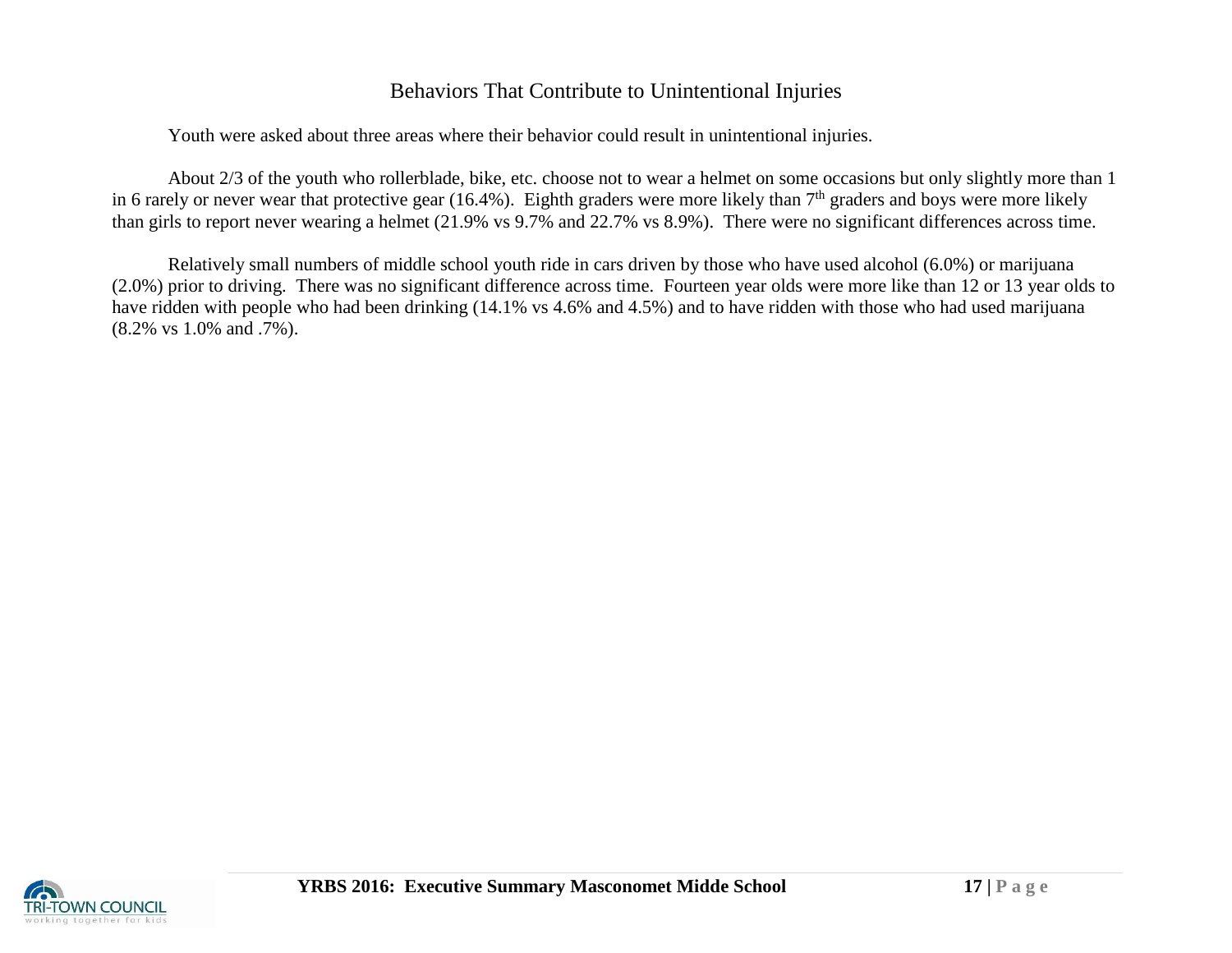# Behaviors That Contribute to Violence

Close to 1 in 5 youth reported that they had carried a weapon at some point in their lives (18.1%). Boys were more likely than girls to report having carried a weapon (29.4% vs 7.5%).

The percentage of youth indicating that they had not gone to school at least 1 day in the last 30 because of feeling unsafe in traveling to school or at school was 4.9%.

Nearly 1/3 of the youth reported having been in a fight at some point in their lives (30.0%) with boys more likely than girls and  $8<sup>th</sup>$  graders more likely than  $7<sup>th</sup>$  graders to report that behavior (48.3% vs 12.5% and 33.9% vs 26.05, respectfully). About 1 in 50 were injured severely enough in a fight to require medical attention (2.0%). There were no differences across time on these two questions.

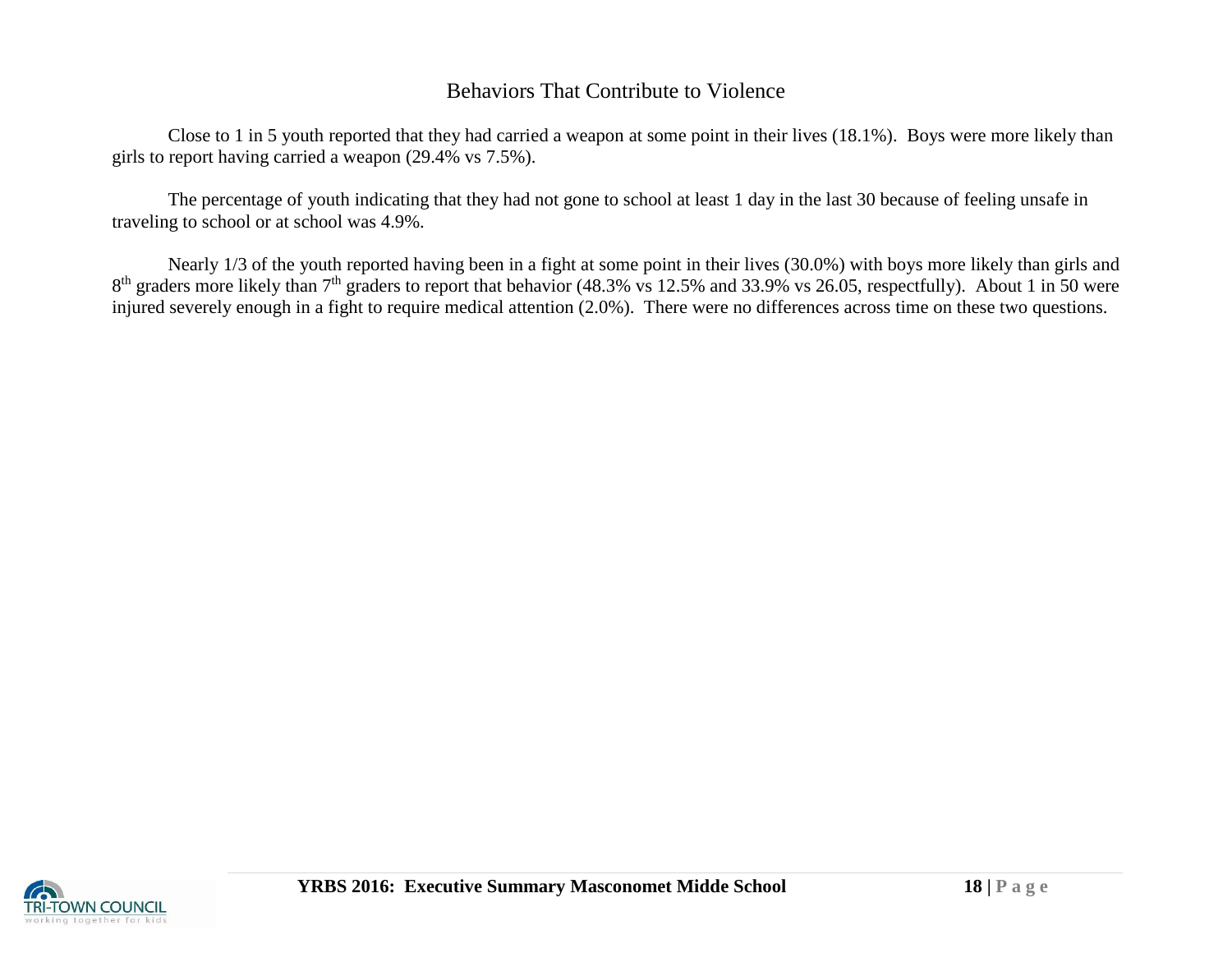# Bullying

#### **Student as Victim of Bullying**

About 2 out of 10 middle school youth reported having been bullied at school in the past couple of months (19.4%) with most reporting the frequency as once or twice (13.1%). There were no significant differences across gender, age, or grade. Slightly more than 10% reported cyber-bullying (11.6%) with girls more likely than boys to report the frequency as once or twice in the past few months (12.0% vs 4.2%). There were no significant differences across time for frequency of being bullied.

The most common forms of bullying reported were being called names/being made fun of 10.6%), and having rumors spread about the victim (10.7%).

## **Student as Perpetrator of Bullying**

About 1 in 50 youth indicated that they had bullied another student in the past couple of months (1.8%). The primary way that youth bullied was teasing (1.1%). About the same number (2.9%) report cyber-bullying other youth with 14 year olds more likely than 12 or 13 year olds to indicate they cyber-bullied other youth (4.4% vs 1.5% and 1.9%)

## **Responses to Bullying**

When asked how they reacted when they were bullied youth said they preferred to walk away/ignore (17.1%), tell the bully to stop (16.2%), to tell parents or other adult family member (9.7%) and respond with words or actions (9.3%)

The most common responses of youth when they see someone else being bullied are to try to help the student being bullied (39.5%),to tell an adult (at school or home) (15.4%) or to tell a teacher (14.3%). More youth reported trying to help in 2016 than in 2012 (36.2% vs 30%) and fewer reported watching but feeling they should help (7.8% vs 20%). Note: 2014 responses to bullying behaviors were similar to 2016 responses.

Only  $\frac{1}{4}$  of the youth reported that teachers attempted to intervene in bullying situations "almost always" (26%) – a significant decrease from 2014 (42%). Only about 1 in 10 youth said teachers almost never intervene (10.9%).

## **Location of Bullying**

As in 2014, youth reported that hallways (18.2%), social media (18%), and the cafeteria (14.7%) were the most common locations for bullying to occur.

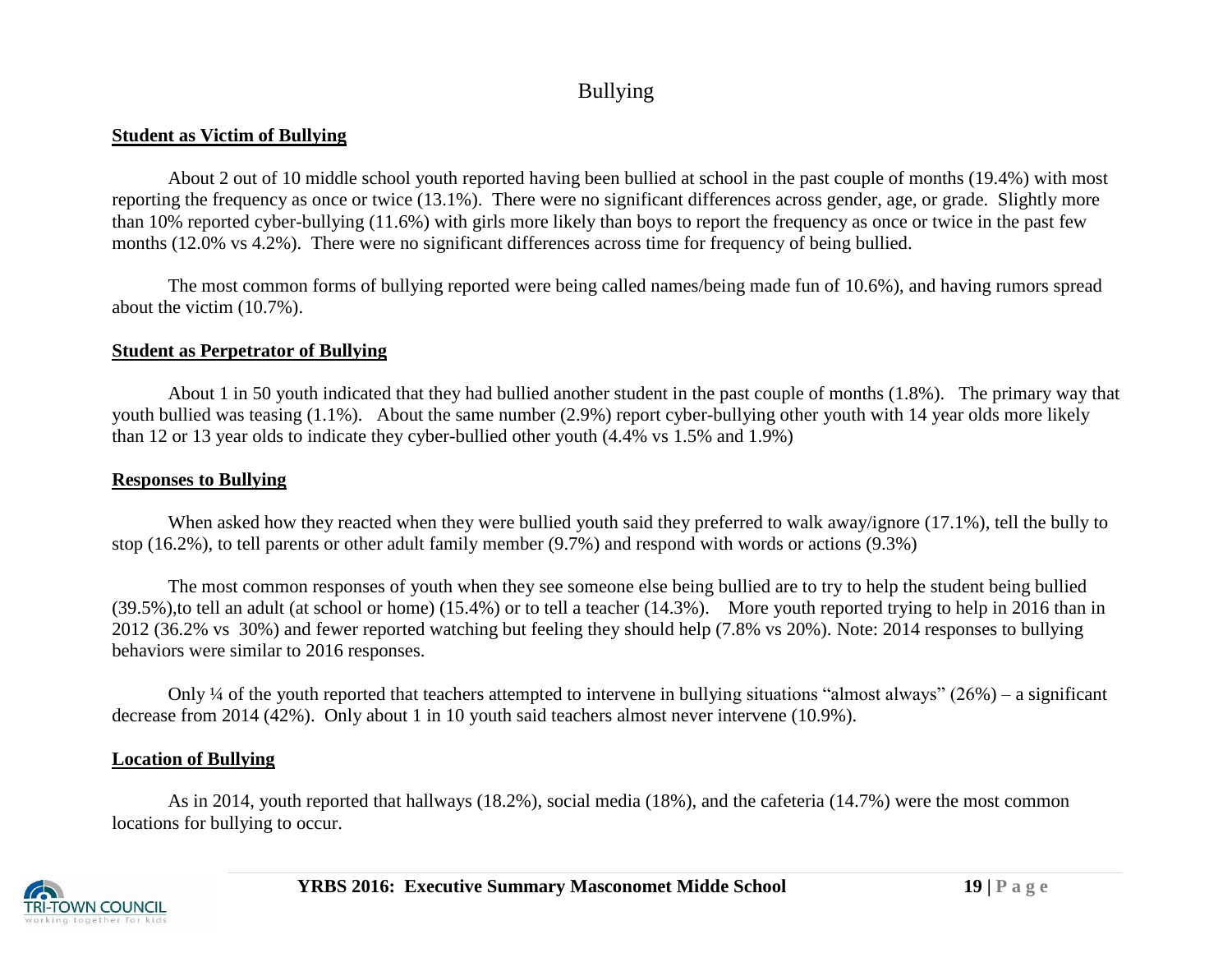# **Stress, Depression, and Self-Harm**

#### **Stress:**

When asked how much of a problem stress was 33.4% replied "Not a problem at all/Almost never a problem" while 9.6% replied "Always a problem". Girls were more likely than boys to respond "Always" (12.4% vs 6.4%), while boys were more likely to respond "Not at all" (12.4 vs 4.2%) and  $8<sup>th</sup>$  graders were more likely than  $7<sup>th</sup>$  graders to respond "Always" or "Often" (40% vs 24%). Youth were significantly more likely to respond "Always" or "Often" in 2016 compared with 2014 (9.5% vs 6.3% and 22.7% and 18.0%, respectively).

The most frequently mentioned sources of stress were

- School work  $(77.6%)$
- My expectations of myself  $(35.7%)$
- Parents' expectations of me  $(26.2\%)$
- Friendships  $(24.0\%)$

The remaining responses (family, extra-curricular) were chosen by about 15% to 20% of the youth.

Most youth employed some type of positive stress management technique with the most common being

- Journal/draw/listen to music/spend time alone (30.9%)
- Talk to parent or family member (26.7%)
- Talk to friends  $(22.7%)$
- Exercise/yoga  $(13.4\%)$

More than 1 in 6 said they had no way to manage stress (16.2%) and about than 1% used drugs or alcohol to manage stress.

## **Depression and Self-harm (including suicide):**

When asked if they exhibited signs of clinical depression (feeling sad or hopeless almost every day for two weeks or more in a row) 13.8% responded "Yes" with 8<sup>th</sup> graders more likely than 7<sup>th</sup> graders to indicate agreement. This represents a significant increase from 2014 when 8.5% of all youth responded "Yes". Slightly more than 5% reported having hurt or injured themselves on purpose at least once (6.9%) with girls more likely than boys to say yes (9.5% vs 4.2%) – again a significant increase from 2014 (3.3%).

During the past twelve months, 6.4% said they seriously considered suicide – up significantly from 2014 (3.7%) and 3.3% said they made a plan about how they would attempt suicide. During the past 12 months .9% said they actually attempted.

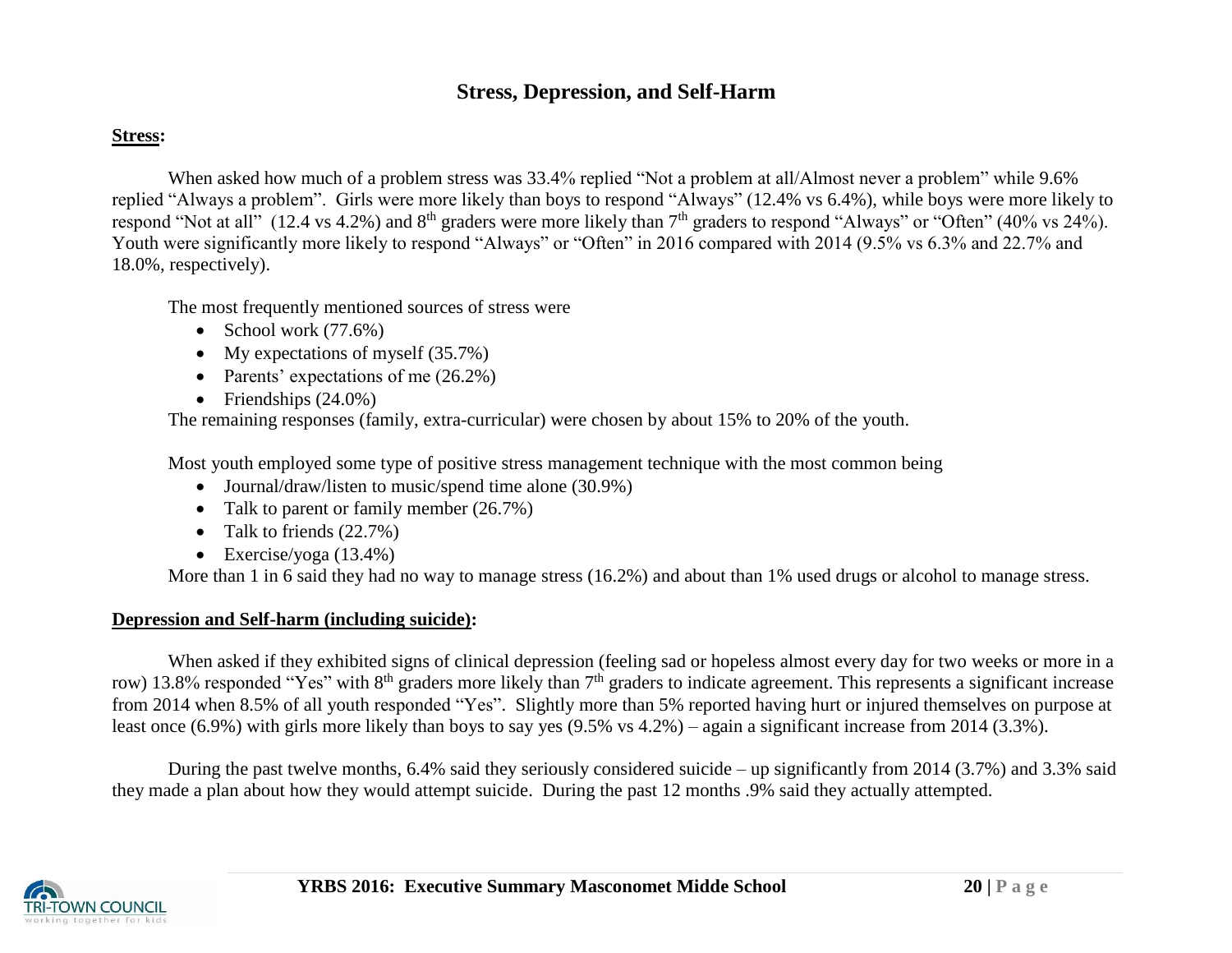# **Protective Factors**

Protective factors are associated with the prevention of risky behaviors and substance use.

# **Supportive Adults:**

Close to ¾ of the youth reported having at least one teacher or other school adult they could talk with about important things (73.3%). Seventh graders were more likely than  $8<sup>th</sup>$  graders to say they did have such an adult (79.4% vs 67.3%). Outside of school only 2.5% said they did not have an adult to turn to about things important to them, while nearly 2/3 mentioned parent or other adult family member (64.8%) and more than 1/4 mentioned both family and non-family adults (27.9%). Boys were more likely to mention only family members (71.8% vs 58.4%), while girls were more likely to have both family and non-family adults to talk to (35.9% vs 19.9%). Fourteen year olds were more likely than 13 year olds to mention non-family resources (5.9% vs 1.1%) and 8<sup>th</sup> graders were more likely than  $7<sup>th</sup>$  graders to respond both family and non-family (33.3% vs 22.5%).

When asked if they had spoken with an adult family member about various topics, close to  $\frac{1}{2}$  said they had not (44.7%), while 41.0% had discussed marijuana; 35.8%, alcohol; 32.6%, tobacco; 31.7%, electronic vapor products; and 21.2% sexual activity. About 15% had talked about use of prescription drugs without a prescription.

# **Feeling Valued:**

Between  $\frac{1}{2}$  and  $\frac{2}{3}$  of the youth strongly agreed or agreed with each of these statements:

- I feel my teachers care about me and give me encouragement and support. (63.3%)
- I feel my peers at this school care about me as a person.  $(54.4\%)$
- $\bullet$  I feel that adults in the Tri-Town community care about me as a young person. (59.1%)

Agreement with the last two questions was significantly lower in 2016 than in 2014.

# **Participation in extra-curriculars:**

More than 80% of the youth reported being involved in an organized after-school activity (81.5% - significantly higher than 70.2% in 2014); and more than 4 in 10 said they spent at least 1 hour on volunteer work or community service (44.3%). Girls were more likely than boys to report being involved in after school activities (88.2% vs 74.9%).

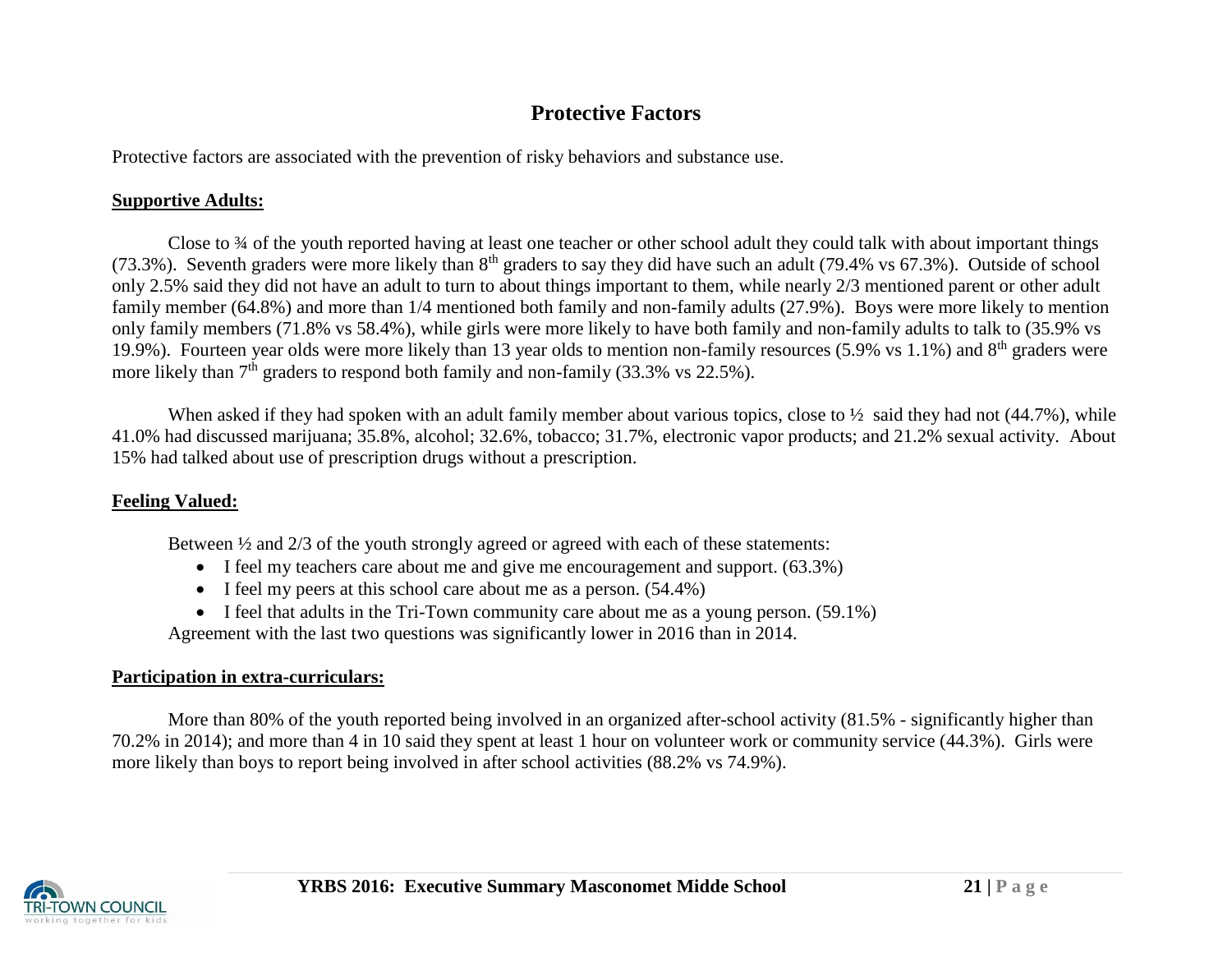#### **Weight, Weight Management, Exercise, Nutrition and Sleep**

#### **Weight and Weight Management:**

About 20% of the youth described themselves as very underweight (2.4%) or slightly underweight (16.2%) and similar proportions saw themselves as slightly overweight (19.9%) or very overweight (2.2%); the remaining 59.3% thought their weight was about right. Boys were more likely than girls to see themselves as very underweight (4.2% vs .7%) and girls more likely than boys to described themselves as slightly overweight (23.7% vs 16.0%) Eight graders were more likely than 7<sup>th</sup> graders to see themselves as slightly overweight (23.4 vs 16.3%), while  $7<sup>th</sup>$  graders were more likely than  $8<sup>th</sup>$  graders to respond slightly underweight (21.6% vs 11.2%). There was no significant change across time for youth in general.

While only about 20% see themselves as overweight, 36.6% report that they are trying to lose weight (significantly higher than 2014 – 31.5%) . Significantly fewer report wanting to stay the same weight compared with 2014 (22.0% vs 29.7%). One in ten say they are trying to gain weight. Boys were more likely than girls to report trying to gain weight (16.9% vs 3.6%) and girls and 8<sup>th</sup> graders were more likely than boys and  $7<sup>th</sup>$  graders to say they were trying to lose weight (43.3% vs 29.9% and 41.2% vs 31.9%, respectively).

Only 7.3% of the youth mentioned unhealthy weight management methods (e.g. fasting, diet pills, vomiting, laxatives). Preferred methods of weight management were exercise (64.5%) and eating fewer calories (34.4%).

## **Physical Activity:**

Student responses in this area in 2016 were very similar to responses in 2014. More than 9 in 10 youth reported engaging in 20 minutes of physical activity that made them sweat and breathe hard at least one day in the last seven (96.2%) with boys doing so more frequently than girls.

## **"Electronic" Activity**:

Only 2.0% said they did not use an electronic device for non-homework activities and 9.0% said they used one for less than an hour a day. In contrast 43.3% said they used a computer or smartphone 3 or more hours per day with  $8<sup>th</sup>$  graders more likely than  $7<sup>th</sup>$ graders to report heavy use. In 2016 youth reported using electronic devices for longer durations than in 2014.